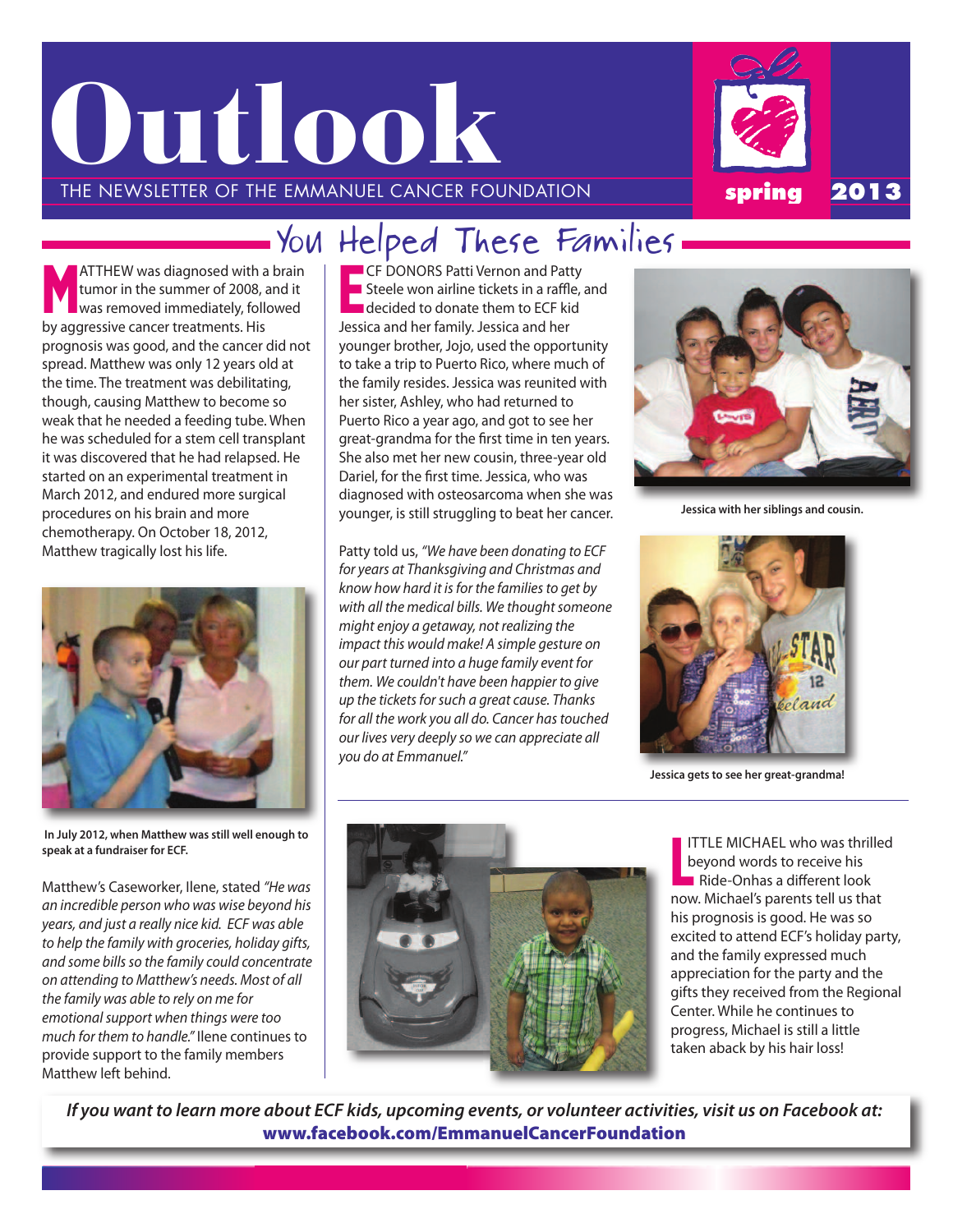

**COLLEEN FITZPATRICK** joined<br> **ECF's team of Caseworkers in**<br> **August 2012. Her rich** ecF's team of caseworkers in August 2012. Her rich background includes many years of counseling experience as well as a keen interest in helping families manage struggles they incur while their child is undergoing treatment. colleen graduated from immaculata University in 1990 and Rutgers school of social Work in 1996. she has been a licensed clinical social worker since 1999. she has held multiple positions over the past years, including clinical supervisor at a day program for the chronically mentally ill, school social worker and most recently has a private practice in Haddonfield, NJ. Colleen has many hobbies, including playing various instruments and photography. she really "enjoys meeting the families and providing resources that are needed."



in 2012, ecF volunteers delivered more than **3000** bags of groceries, and distributed nearly **350** gift cards to supermarkets for our families!

# $REFE$  R E F L E C T I O N S<br>the faces of ECF from the Managing Director from the Managing Director

### Dear Friends,

This year marks ECF's 30th anniversary of providing services to New Jersey families fighting pediatric cancer. Thirty years is an amazing accomplishment, especially in the very difficult economic climate which has plagued so many non-profits. I hope you'll take a moment to read this issue of Outlook which reminds us of the good that ECF has been doing since 1983. None of this would have been possible without you, our devoted ECF supporters and friends.

in our last newsletter you read about fouryear old **Cristina** who has leukemia. We are pleased to tell you that she and her family were deeply touched by the outpouring of support they received from the many caring people who reached out to them during a time of crisis. Despite a few setbacks, Cristina continues to persevere through the maintenance phase of treatment, her vivacious, engaging personality warming the hearts of all who work with and care for her. although grateful for cristina's continued progress, Mom worries because cristina's older sister has also developed some significant health issues which have added even more stress to her overwhelming caretaking responsibilities. As this family continues to struggle with the weight of their burden, their Caseworker, Debbie, provides ongoing support.

**Diego**, the seven-year old boy with leukemia who was featured in our holiday appeal, was well enough to visit Disneyworld, but while there he had to spend a day in the hospital due to a high fever. Tragically, a fire destroyed Dad's

place of employment this winter, so he is now taking odd jobs to pay the bills while it is being reconstructed. ECF continues to help this family and is extending critical services due to their emergency situation.

in this newsletter we introduce you to **Stephen**, an ambitious young man who has come so far since his diagnosis as a little boy. Stephen's mom, Danielle, is an amazing woman who continues to support ECF, offering discounts to our families at Arcy's, her salon in Pennsauken.

sadly, at times we have to report the tragic passing of a child, as in the case of young **Matthew**. We are honored that we are able to support his loving family.

among others, you will read about a courageous volunteer, a long-time and loyal volunteer, a dynamic caseworker, a two-generation family of volunteers, and two generous women who never imagined the good their donation would do for **Jessica** and her family.

and learn what young **Wil**, who is the bravest amputee ever, has to say! I hope these stories will inspire you. They are what keep us going in our quest to provide free services to any family in need.

Caral Davis

**CAROL DAVIS, MA, LPC Managing Director** 

**PS.** Please consider helping us to do what we are proud to be doing – *helping kids with* **cancer and their families**. A gift of any size will make a difference. We have enclosed an envelope for your convenience. Thank you!

let us remember.

*Peter Matthew Kiarah Emily*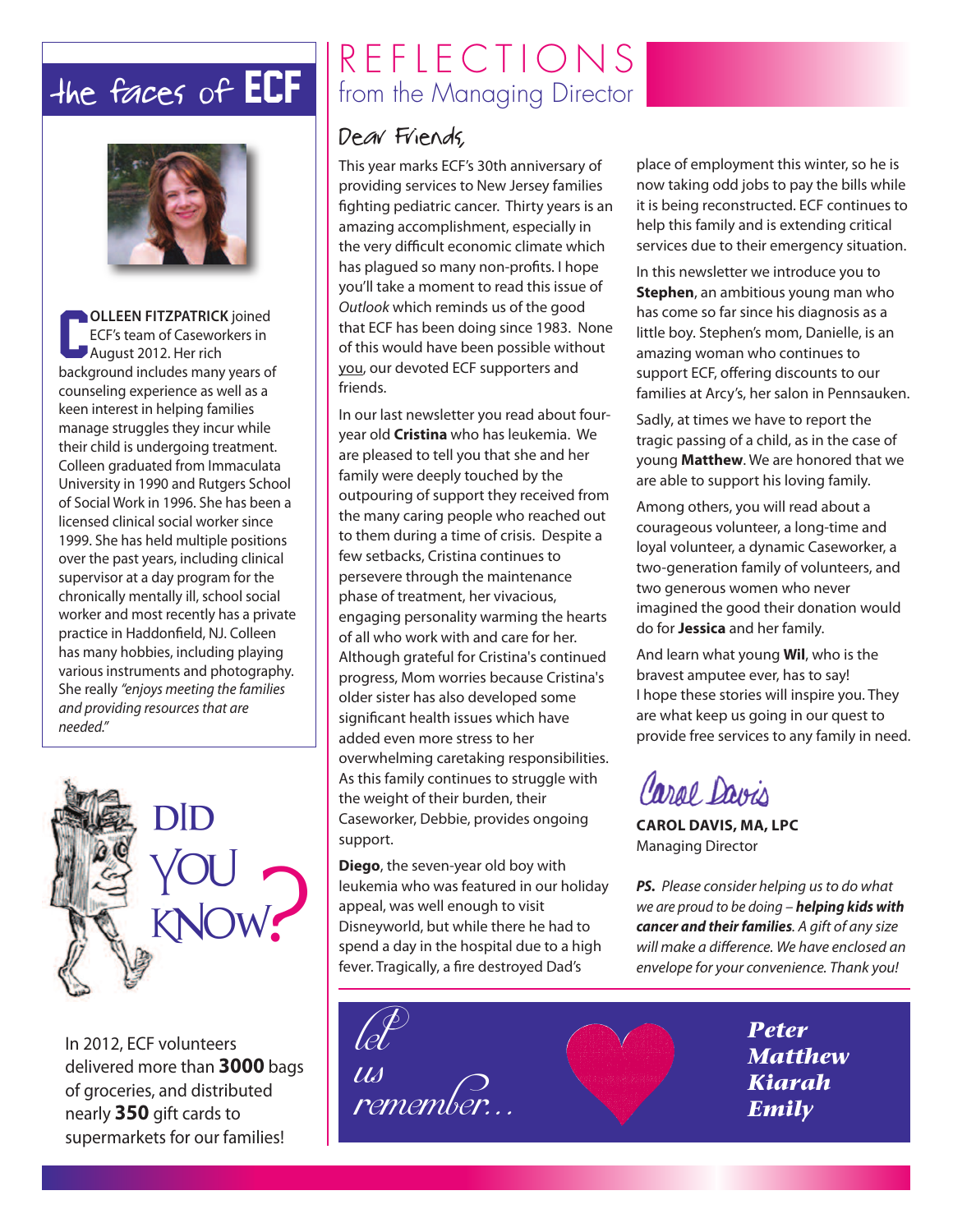# The **Impact** of Your VOLUNTEER HOURS

"My mom, Joyce Terrano, passed away recently. She supported ECF by volunteering and delivering groceries to a few different families. She really got to know the families on a personal level and gave them as much love and support as she could. She became quite close to one family whose teenage boy Robert had cancer. Robert loved wrestling and my mom and dad were able to get tickets to a match for him and his siblings and they attended the event with him. When Robert needed a special hospital bed she bought him one. She often times would pick up perishables on her way with the bagged groceries so the families would have a little extra. I know



this because I was fortunate to sometimes go with her. That was always her way. She did more than expected because helping other people gave her so much joy. Now I am a volunteer, and a supporter of ECF. Thanks, Mom!"

#### **–JULIE GREANEY**

"I am a cancer survivor. I was diagnosed in 2011, and I still find it difficult to accept what happened. I couldn't understand why this was happening. Did I do something wrong? Did I eat the wrong things? Did the cancer spread? Why was this happening to me? All I





can remember was thinking is that I would give everything to be healthy. Then chemotherapy came and I couldn't walk. The air was thin and my lungs felt heavy. I remember feeling my heart slowing down. I felt as I was dying slowly. Because of this I refused to sleep in fear that I was not going to wake up. Unfortunately my body had an allergic reaction to the chemotherapy and they had to shoot me up with medicine to counter that. This made my veins burn. It felt like fire was traveling up my arms and into my body. I cried. Not so much because of the pain but of the thought this was actually happening. This went on for six to seven hours a session for six months.

Now I am cancer free and I'm in love with life. I race cars and compete in 5K races. I work as a Senior Financial Analyst and I have no complaints. I came to the Emmanuel Cancer

Foundation because I wanted to give back and help kids. Now I am delivering groceries and using my bilingual skills to better communicate with ECF families."

**–FRANCISCO VALENCIA, JR.**

*Join* **GoodSearch.com** *to raise fundsfor the Emmanuel Cancer Foundation. When you use GoodSearch.com to search the Internet, they donate a penny persearch to our cause. It'sreally easy; it'sfree and turnssimple everyday actionsinto a way to make the world a better place. Please sign up today to help* support *ECF*. Go *to* **www.goodsearch.com** *to get started.* 

## To You FROM THE DEVELOPMENT & COMMUNICATIONS **DFFICE**

board, and more than 200 volunteers. We all believe deeply in the organization's purpose of making life more bearable for families caring for a child with cancer. Our donors have confirmed the importance of our work by contributing in unprecedented amounts. look at the amazing six months we've had: **T ECF** we have a small staff, thirteen caseworkers, a dedicated

- Our holiday appeal raised over \$30,000 and achieved the full matching grant challenge of \$20,000 from the independent Order of Odd Fellows New Jersey.
- Grant donations were plentiful. Grants supporting our Family Services Program were given by: AT&T Corporation, Church & Dwight employee Giving Fund, ellis Family charitable Foundation, John Raad Post American Legion No. 438-Ladies Auxiliary, The John Victor Machuga Foundation, Joseph L. Carley Foundation, MagyarBank charitable Foundation, Margaret and Peter chang Foundation, saint elizabeth's church Outreach Fund, and the Select Equity Group Foundation. Ronald McDonald House Charities New York Tri-State Area and Global gave a grant in support of our Family Services Program for Spanishspeaking families and Party with Purpose gave to our Grocery Delivery Services. The Shapiro Family Foundation awarded a grant in specific support of caseworker services.

We are grateful to ALL of our donors for generously supporting ECF and believing in our mission. *How can we ever express enough gratitude forthis enormous vote of confidence?*